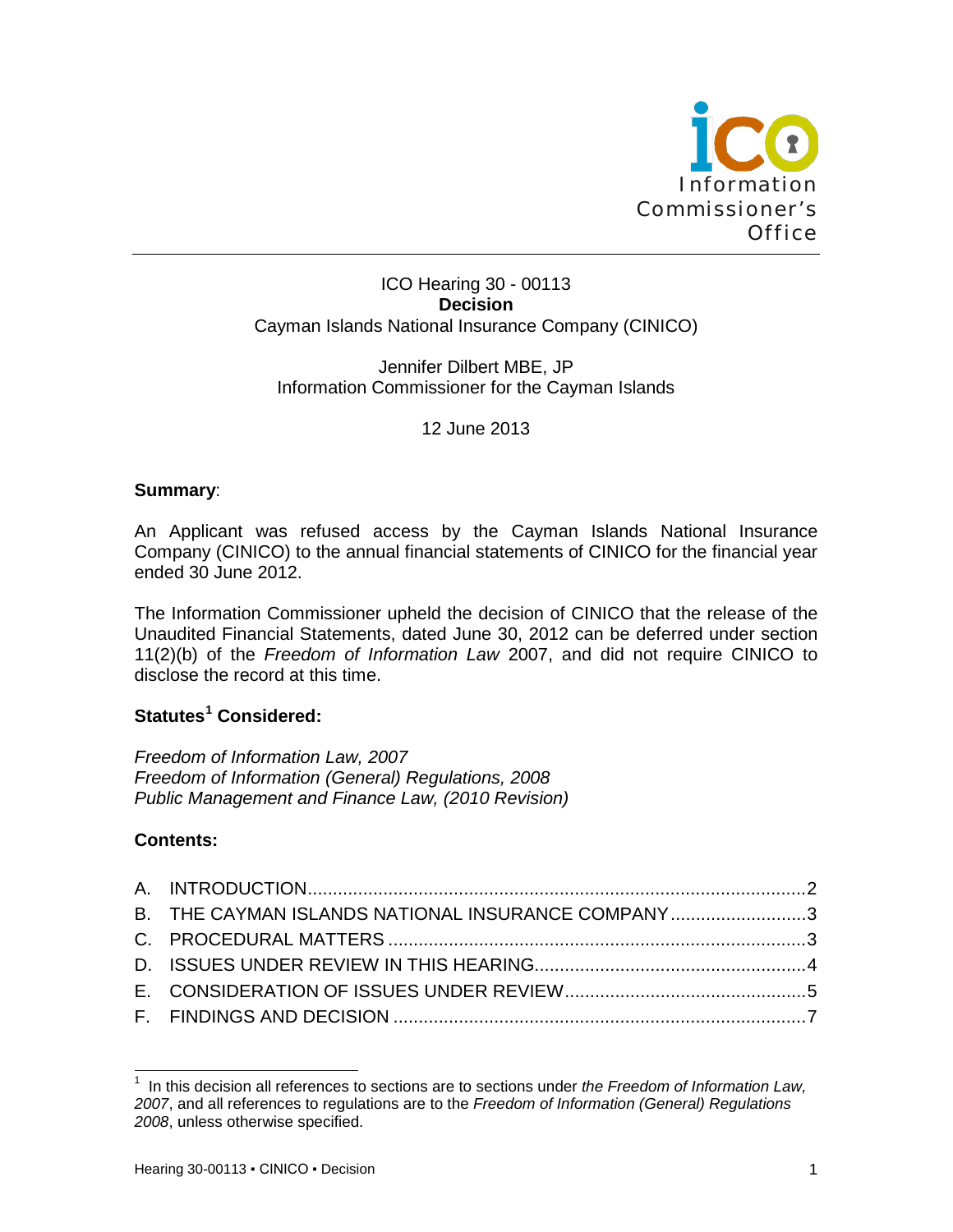## <span id="page-1-0"></span>**A. INTRODUCTION**

[1] 22 October 2012: The Applicant made a request to CINICO for Financial Reports from 2009-2012. This was later narrowed down to the financial reports for 2010-11 and 2011-12.

20 November 2012: CINICO denied access to the requested records, not relying on any reasons under the FOI Law.

17 December 2012: The Applicant requested an internal review of the matter.

21 January 2013: Not having received a response to the request for an internal review within the statutory period of 30 calendar days, the Applicant appealed to the Information Commissioner's Office (ICO).

25 January 2013: On internal review, the Principal Officer of CINICO agreed with the withholding of the responsive records. He gave some reasons for withholding the records, but again did not state what exemptions were being applied under the FOI Law.

1 February 2013: The Applicant remained dissatisfied and the ICO formally accepted the appeal, and requested that CINICO send a copy of all responsive records to the ICO by 11 February 2013.

12 February - 7 March 2013: Not having received the responsive records from CINICO, the ICO sent a number of reminders. A copy of the 2010-11 Annual Report, which includes financial statements, was received on 14 February 2013 and a copy of the unaudited financial statements for 2011-12 on 7 March 2013, over one month after having been required by the ICO.

18 February 2013: The ICO communicated to CINICO that the Applicant had agreed that the records of interest are the financial statements for the years 2010-11 and 2011-12.

21 February 2013: Given the delays and non-compliance that had taken place in the course of the appeal, I, along with the Deputy Commissioner, met with the Principal Officer and senior staff at CINICO to further explain the procedural requirements of a hearing.

7 March 2013: CINICO provided reasons under the FOI Law for withholding the responsive records, relying on deferral in sections 11(2)(b) and (c), and exemptions in sections 18(2)(b), 19(1)(a), 20(1)(a) and (d), and 21(1)(a)(ii) and (b).

8 March 2013: The ICO sent an opinion letter to the Applicant and to CINICO with non-binding views on the application of the deferral and exemptions quoted, but neither party changed their decision.

15 March 2013: CINICO informed the ICO and the Applicant that the 2010-11 Annual Report, with the financial statements for that year, were tabled in the Legislative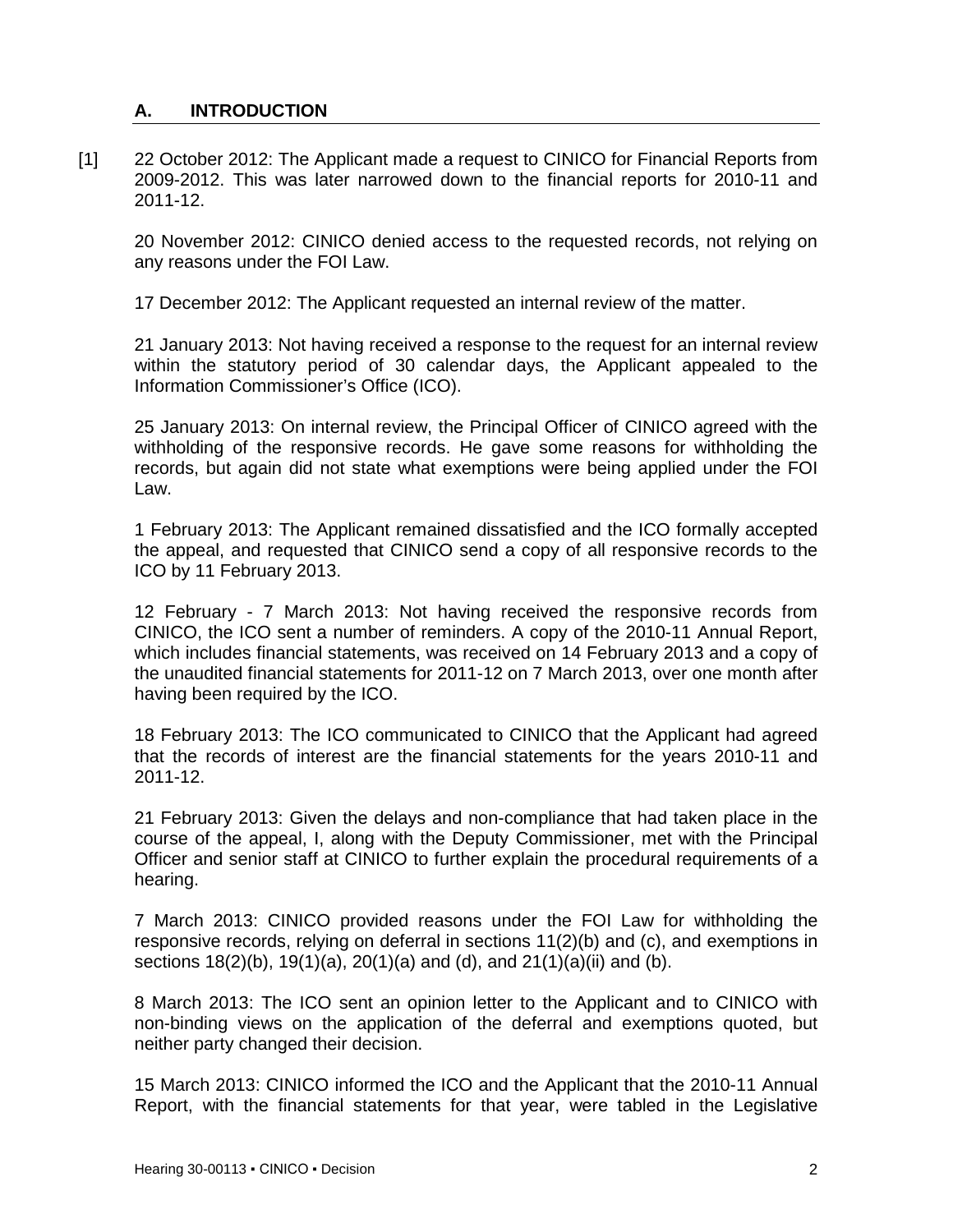Assembly, and that, as a result, the Report would be posted on the CINICO website. As a result, only the 2011-12 financial statements remain in dispute in this Hearing.

9 April 2013: The Notice of Hearing and Fact Report were agreed and issued by the Registrar of Hearings, requiring initial submissions from all parties to the Hearing by 25 April.

29 April 2013: Not having received CINICO's submission, despite numerous reminders from the ICO, I personally wrote advising CINICO that should I not receive submissions by 1 May, I would order the record to be disclosed. Later that day CINICO provided their submission.

### <span id="page-2-0"></span>**B. THE CAYMAN ISLANDS NATIONAL INSURANCE COMPANY**

- [2] The Cayman Islands National Insurance Company is a government-owned, "Class A" insurance company formed to provide health insurance coverage to civil servants (employees and pensioners) and other residents of the Cayman Islands who historically have had difficulty obtaining coverage through their employer or the private insurance market.
- [3] As a government company CINICO has a Board of Directors which is appointed by the Governor in Cabinet. *The Public Management and Finance Law* requires the preparation of audited financial statements, and as a Class A Insurance Licensee CINICO is also required to submit audited financial statements to the Cayman Islands Monetary Authority. CINICO is also subject to the reporting requirements of the Health Insurance Supervisor.

# <span id="page-2-1"></span>**C. PROCEDURAL MATTERS**

- [4] Over the course of this FOI request, made by the Applicant almost 8 months ago, and the subsequent investigation and hearing of this appeal by the ICO, CINICO has repeatedly contravened the provisions of the FOI Law, and the Policies and Procedures of my Office. As set out in detail above, there have been delays and noncompliance with requests and requirements of the ICO at almost every step of the process.
- [5] Most seriously, contrary to the requirements of section 7(5), both the IM and the Principal Officer failed to provide the Applicant with reasons for withholding the responsive record, and it was not until well into the appeal investigation by the ICO that these reasons were provided. Also, it is clear from the above that the time allowed by Law to conduct an internal review and advise the applicant of the decision was exceeded.
- [6] Responsive records were only provided to the ICO after many delays and repeated prompting, and a submission giving CINICO's views in writing, as required under section 43, was not provided by the date agreed in the Notice of Hearing. A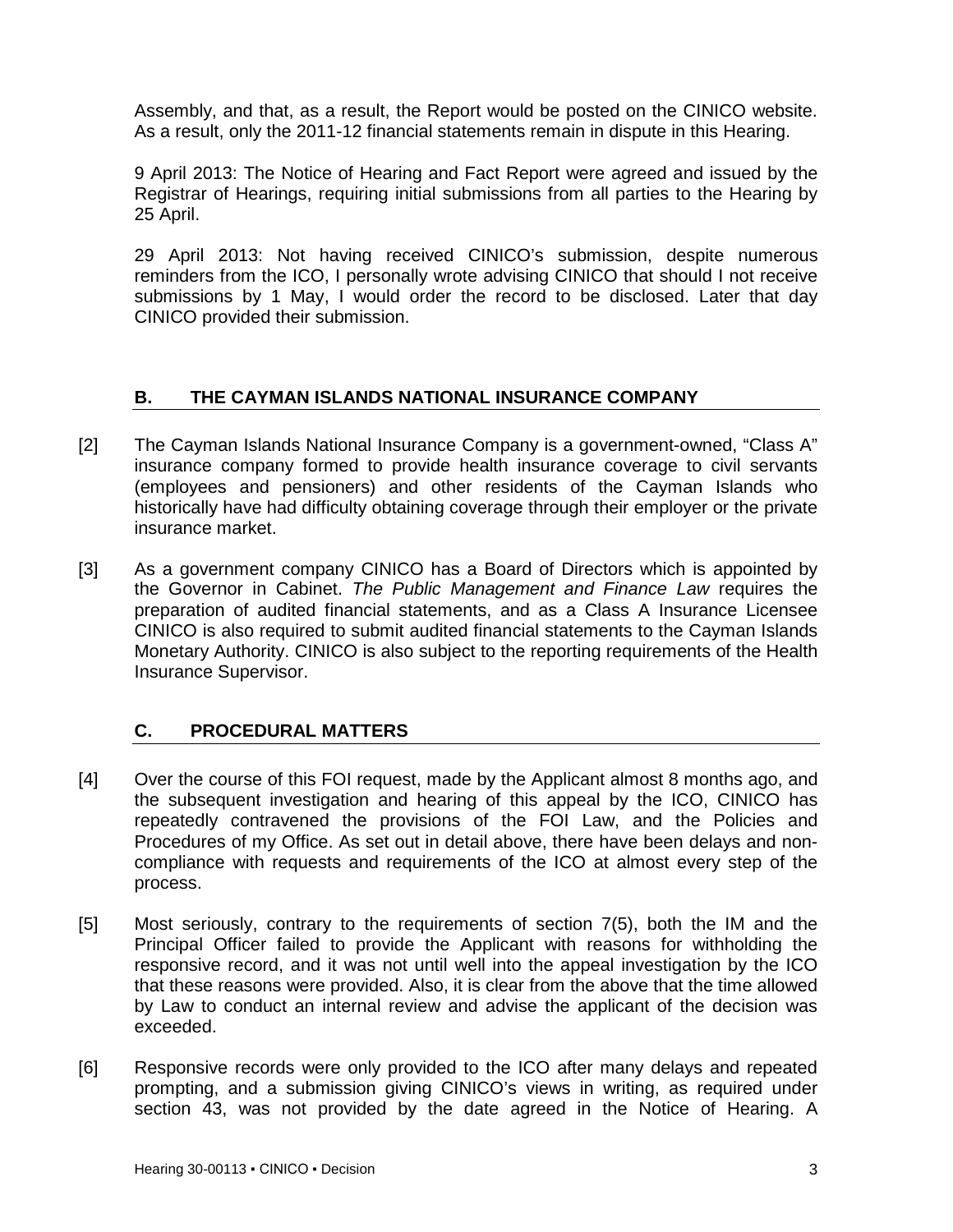submission was forthcoming only after I personally informed them that as the burden of proof lies with the public authority to show that it acted in accordance with its obligations under the Law, I would order the record released if they did not provide same. Computer issues were cited as the reason for the delay, which was verified by their IT service providers.

### <span id="page-3-0"></span>**D. ISSUES UNDER REVIEW IN THIS HEARING**

- [7] The issues under review in this Hearing are whether access to the requested records may be deferred under sections 11(2)(b) and (c), and whether exemptions in sections 18(1) and 18(2)(b), 19(1)(a), 20(1)(a) and (d), and 21(1)(a)(ii) and 21(b) apply.
- [8] The Law provides the following:
	- *11(2) A public authority may defer the grant of access to a record-*

*(b) if the record was prepared for presentation to the Legislative Assembly or for the purpose of being made available to a particular person or body, until the expiration of a reasonable period after its preparation for it to be so presented or made available to that person or body;*

*(c) if the premature release of the record would be contrary to the public interest, until the occurrence of any event after which or the expiration of any period beyond which, the release of the record would not be contrary to the public interest.*

*18. (1) An official record of a type specified in subsection (2) is exempt from disclosure if its disclosure or, as the case may be, its premature disclosure would, or could reasonably be expected to, have a substantial adverse effect on the Caymanian economy, or the Government's ability to manage the economy.*

*18 (2) The types of records referred to in subsection (1) include but are not limited to records relating to-*

*(b) monetary policy,*

*19. (1) Subject to subsection (2), a record is exempt from disclosure if it contains-*

*(a) opinions, advice or recommendations prepared for; proceedings of the Cabinet or of a committee thereof.*

*20. (1) A record is exempt from disclosure if-*

*(a) its disclosure would, or would be likely to, prejudice the maintenance of the convention of collective responsibility of Ministers;*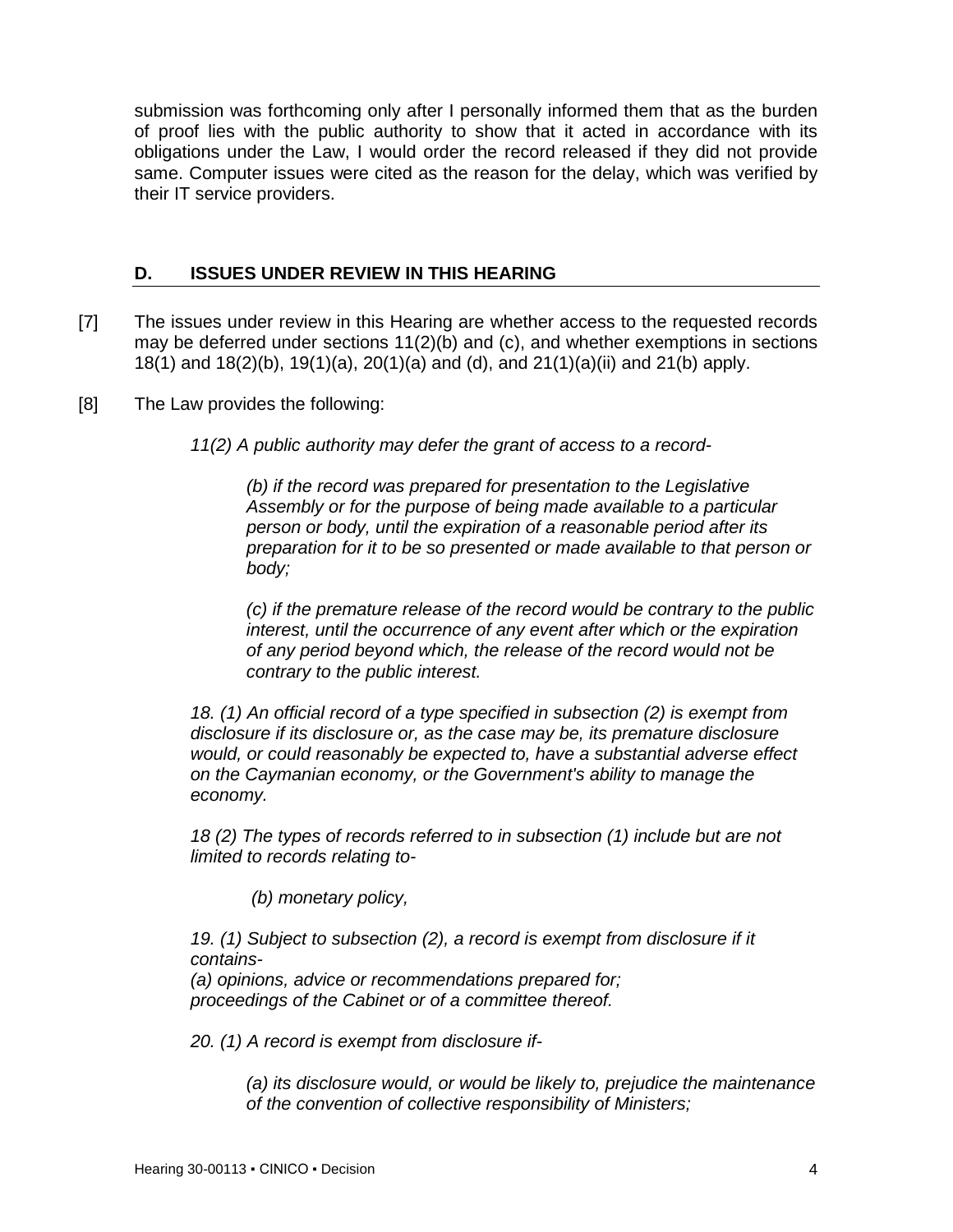*…; or,*

*(d) its disclosure would otherwise prejudice, or would be likely to prejudice, the effective conduct of public affairs.*

*21. (1) Subject to subsection (2), a record is exempt from disclosure if- (a) its disclosure would reveal-*

> *… (ii) any other information of a commercial value, which value would be, or could reasonably be expected to be, destroyed or diminished if the information were disclosed;*

*(b) it contains information (other than that referred to in paragraph (a)) concerning the commercial interests of any person or organization (including a public authority) and the disclosure of that information would prejudice those interests.*

# <span id="page-4-0"></span>**E. CONSIDERATION OF ISSUES UNDER REVIEW**

# **Section 11(2)(b) of the Freedom of Information Law**

- [9] Can CINICO defer the grant of access to the record in dispute because the record was prepared for presentation to the Legislative Assembly?
- [10] Can CINICO defer the grant of access to the record in dispute because the record was prepared for the purpose of being made available to a particular person or body?
- [11] Has a reasonable period for the record to be presented or made available to the Legislative Assembly or that person or body expired?

### **The position of CINICO:**

[12] In respect of this deferral, CINICO states the following in its submission:

*Reason: The requested Financial Statements are of draft form and have not been audited. As they have not completed the Legislative process as required by a SAGC entity; whereby the Financial Statements as prepared by Management, approved by the Board of Directors, audited by the Auditor General (or appointee), then tabled in the Legislative Assembly by the Minister responsible for the SAGC. As these documents have not been reviewed by the Board of Directors; nor have they been Audited; nor tabled in the Legislative Assembly by the Minister responsible for the SAGC; we are of the opinion they have not completed the Legislative process to be deemed a public document.*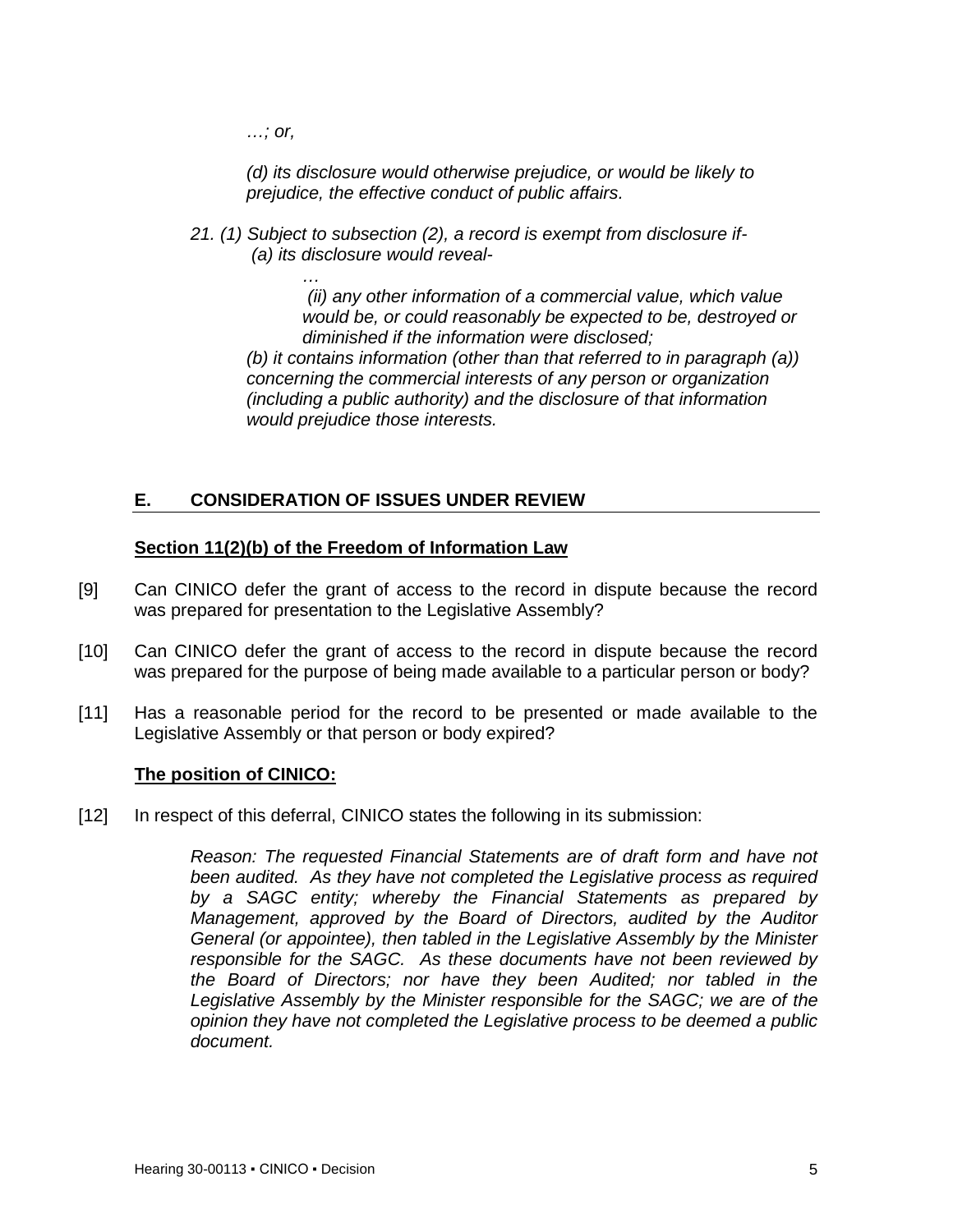### **The position of the Applicant:**

[13] While it is helpful for any applicant to put forward arguments to support their position, it is important to note that as per section 43(2) of the FOI Law, in any appeal under section 42, the burden of proof shall be on the public or private body to show that it acted in accordance with its obligations under this Law. In this case, the Applicant did not make a formal submission.

### **Discussion:**

- [14] CINICO submits that until the intended legislative process has taken place, the responsive record is not deemed a public document. This is incorrect. The responsive record exists, and clearly falls within the definition of a "record" under the FOI Law. The issue to be decided is whether the record is exempt, or whether its release can be deferred, under the FOI Law.
- [15] I agree with CINICO's position that the responsive record has not been through the normal legislative process. I would also add that as not even a year has passed since the date of the financial statements, it could be argued that a reasonable period after their preparation for them to be presented to the Legislative Assembly has not yet expired.
- [16] On the other hand, as I have noted in previous decisions, the primary reason for the production of financial statements of a financial entity is not for presentation to the Legislative Assembly. While CINICO is required by law to prepare financial statements, have them audited, and presented to the Legislative Assembly, Stakeholders, including the regulators, shareholders (Government) and policy holders, also demand audited accounts in order for them to be able to regulate and examine the activities of CINICO.
- [17] **I therefore find that as CINICO's financial statements are not prepared for presentation to the Legislative Assembly, the first part of 11(2)(b) does not apply to the record.**
- [18] However, 11(2)(b) also permits the disclosure of a record to be deferred if it was prepared for the purpose of being made available to a particular person or body. CINICO's financial statements are prepared for its stakeholders, as set out above. It is fair that CINICO is allowed adequate time to have its accounts prepared and audited, and presented to the regulators and the Legislative Assembly, before being published.
- [19] **I therefore find that the disclosure of CINICO's 2011-2012 unaudited financial statements may be deferred under section 11(2)(b) until the expiration of a reasonable period for them to be presented to CINICO's stakeholders.**
- [20] Having found that the release of the responsive record can be deferred under sections 11(2)(b), I will not at this point consider any of the arguments put forward as to whether the record can be deferred under 11(2)(c).